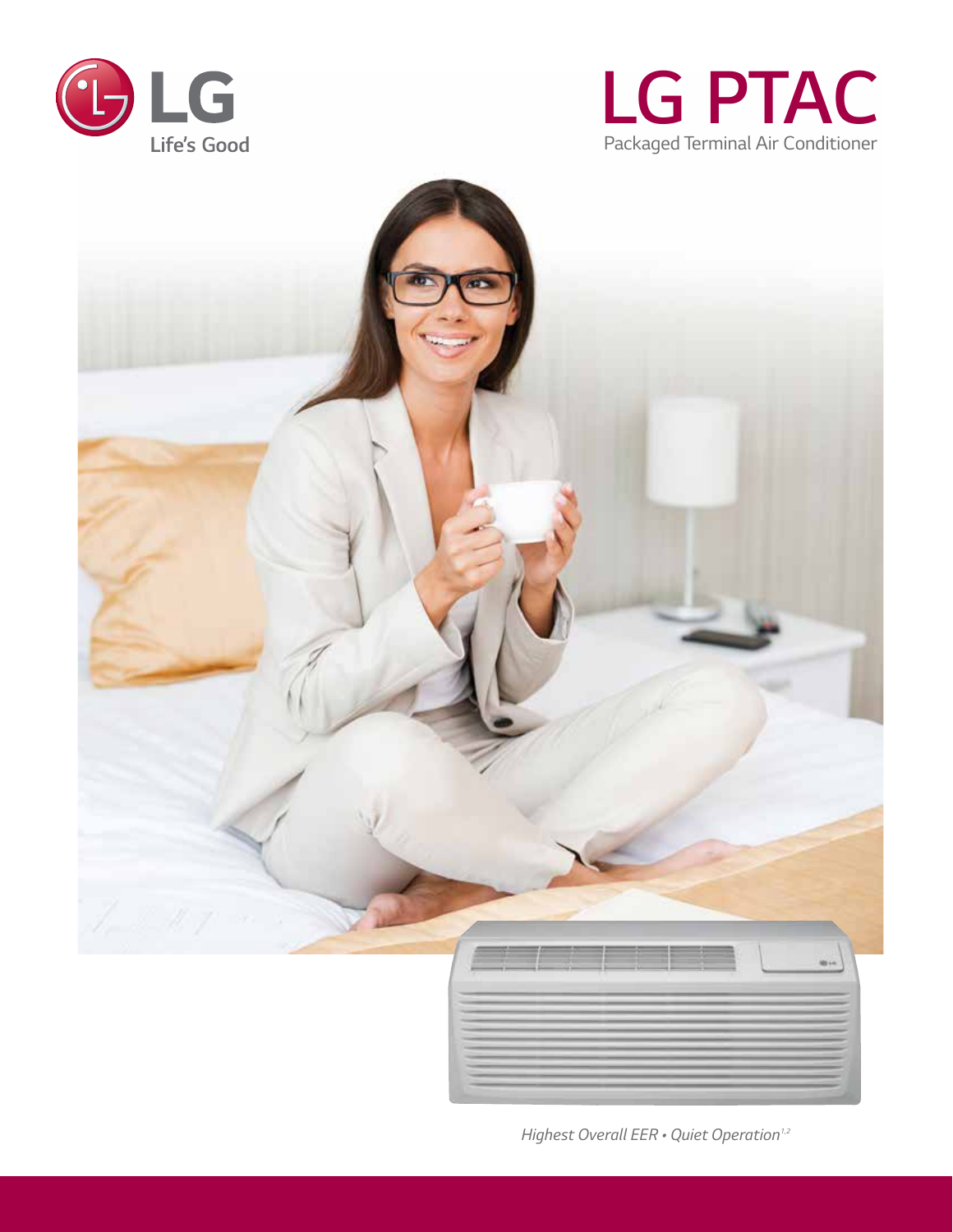## *LG PTAC*

*Provide your guests with a truly quiet, comfortable room, with LG PTACs. Operating at extremely low decibel levels and ratings up to 13.3 EER, LG PTACs are the best way to ensure the highest guest satisfaction.*





*Customizable Ceramic Heaters GoldFin™ Anti-corrosion Treatment ADA Compliant, Easy-to-Use* 



*Digital Control Display*

- *Energy Saver Mode • Auto-Restart*
- *Front Desk Control*
- *Dip Switch*
- *Compatible with most Energy Management Systems*
- *Manufactured in LG Factories*

|                                    |                                 |            | <b>Heating &amp; Cooling Models</b> |                  |                  |              |                  |                           |                  |              |
|------------------------------------|---------------------------------|------------|-------------------------------------|------------------|------------------|--------------|------------------|---------------------------|------------------|--------------|
| Model                              |                                 | Unit       | LP073CDUC                           |                  | LP093CDUC        |              | LP123CDUC        |                           | LP153CDUC        |              |
|                                    | Power Supply                    | V/Hz/D     | 208/60/1                            | 230/60/1         | 208/60/1         | 230/60/1     | 208/60/1         | 230/60/1                  | 208/60/1         | 230/60/1     |
|                                    | Cooling Capacity                | Btu/h      | 7,100                               | 7,300            | 9,300            | 9,500        | 12,000           | 12,200                    | 14,900           | 15,100       |
|                                    | <b>Heating Capacity</b>         |            | ÷.                                  | ÷,               |                  |              |                  | ÷.                        | ÷                |              |
|                                    | with 15A Cord <sup>3</sup>      | Btu/h (kW) | 7,800 (2.3)                         | 8,100 (2.4)      | 7,800 (2.3)      | 8,100 (2.4)  | 7,800(2.3)       | 8,100 (2.4)               | 7,800 (2.3)      | 8,100 (2.4)  |
| <b>Electric Heater</b><br>Capacity | with 20A Cord <sup>3</sup>      | Btu/h (kW) | 10,900 (3.2)                        | 11,200 (3.3)     | 10,900 (3.2)     | 11,200 (3.3) | 10,900 (3.2)     | 11,200 (3.3)              | 10,900 (3.2)     | 11,200(3.3)  |
|                                    | with 30A Cord <sup>3</sup>      | Btu/h (kW) | 15,700 (4.6)                        | 16,000 (4.7)     | 15,700 (4.6)     | 16,000 (4.7) |                  | 15,700 (4.6) 16,000 (4.7) | 15,700 (4.6)     | 16,000 (4.7) |
|                                    | EER                             |            |                                     | 13.3             |                  | 12.7         | 11.9             |                           | 11.2             |              |
|                                    | COP                             |            |                                     |                  |                  |              |                  |                           |                  |              |
|                                    | with 15 A Cord <sup>3</sup>     | Α          | 14.5                                | 13.6             | 14.5             | 13.6         | 14.5             | 13.6                      | 14.5             | 13.6         |
| <b>MCA</b>                         | with 20A Cord <sup>3</sup>      | A          | 19.8                                | 18.6             | 19.8             | 18.6         | 19.8             | 18.6                      | 19.8             | 18.6         |
|                                    | with 30A Cord <sup>3</sup>      | A          | 28.3                                | 26.2             | 28.3             | 26.2         | 28.3             | 26.2                      | 28.3             | 26.2         |
|                                    | with 15A Cord <sup>3</sup><br>A |            |                                     | 15               |                  | 15           | 15               |                           |                  | 15           |
| <b>MOP</b>                         | with 20A Cord <sup>3</sup>      | A          |                                     | 20               |                  | 20           |                  | 20                        |                  | 20           |
|                                    | with 30A Cord <sup>3</sup>      | A          | 30                                  |                  | 30               |              | 30               |                           | 30               |              |
|                                    | Weight (Net/Shipping)           | lbs.       |                                     | 95/108<br>95/108 |                  |              | 99/112           | 115/128                   |                  |              |
|                                    | Dimensions (W x H x D)          | in.        | 42 x 16 x 19-7/8                    |                  | 42 x 16 x 19-7/8 |              | 42 x 16 x 19-7/8 |                           | 42 x 16 x 19-7/8 |              |
| Sound Pressure Max (IDU/ODU)       |                                 | dB(A)      | 45/61                               |                  | 46/61            |              | 50/63            |                           | 51/64            |              |
| Indoor Air Circulation Max         |                                 | <b>CFM</b> | 270                                 |                  | 270              |              | 420              |                           | 420              |              |
| Dehumidification                   |                                 | pts/hr     |                                     | 1.7              |                  | 2.6          |                  | 3                         |                  | 4.3          |
| <b>Cooling Rated Amps</b>          |                                 | A          | 2.7                                 | 2.5              | 3.7              | 3.4          | 5.1              | 4.7                       | 6.6              | 6.1          |
| <b>Heating Rated Amps</b>          |                                 | Α          | ÷.                                  | ×.               | ÷.               | ÷.           | $\sim$           | ÷.                        | $\overline{a}$   | ÷.           |
|                                    | Cooling Power Input             |            | 535                                 | 550              | 730              | 745          | 1,005            | 1,025                     | 1,330            | 1,345        |
|                                    | Heating Power Input             |            | $\sim$                              | ×.               |                  | ×.           | ٠                | $\sim$                    | ÷.               | ٠            |



#### *Product Warranty*

*LG maintains a nationwide network of LG trained service technicians to ensure your peace of mind in the event service is needed.*

- *1 Year Parts & Labor*
- *2-5 Years Parts Only*
- *5 Years Parts & Labor for Sealed System Repairs*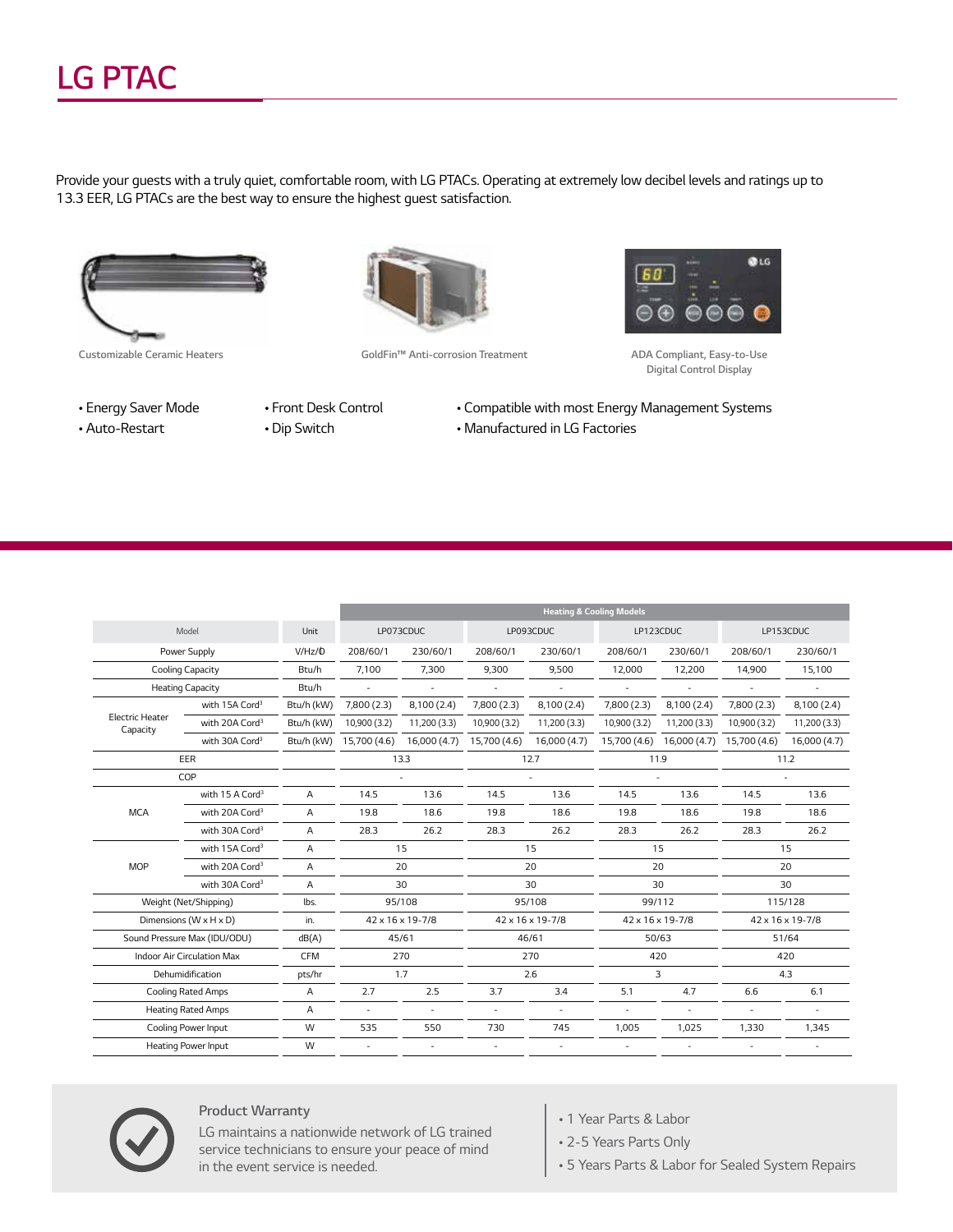#### *Outside Air Vents*

*Allows up to 50CFM of outside air into Conditioned air space when opened.*

#### *Emergency Heat (Heat Pump Models Only)*

#### *Separate Indoor & Outdoor BLDC Motors*

Dual motor configuration allows the lowest *sound rating in the industry while also providing*  the highest level of energy efficiency.

#### *Defrost Control*

*(Heat Pump Models Only) Shuts down the indoor fan to prevent cold air from being blown into the room. Also removes frost from outdoor coil when the outdoor temperature is low.*

#### *Pressure Control*

*Protects guests by shutting down the compressor in abnormally high pressure conditions.*

*Sensors* Four sensors provide highly efficient *operation and maximizes guest comfort.*

### **High Efficiency Compressor**

Energy efficient LG compressor.

#### *Power Cord*

*Choose from three options based on* 

*Freeze Room Protection*

*Electronic temperature controls constantly monitor and maintain indoor temperature to prevent freezing.*

### *your requirements (208/230V only). Dip Switch setting Saves money by control of the lowest and highest temperature.*

|                                    |                                      |            |                  |              |                  | <b>Heating Pump Models</b> |                  |             |                  |             |
|------------------------------------|--------------------------------------|------------|------------------|--------------|------------------|----------------------------|------------------|-------------|------------------|-------------|
| Model                              |                                      | Unit       | LP073HDUC        |              | LP093HDUC1       |                            | LP123HDUC1       |             | LP153HDUC        |             |
|                                    | Power Supply                         | V/Hz/D     | 208/60/1         | 230/60/1     | 208/60/1         | 230/60/1                   | 208/60/1         | 230/60/1    | 208/60/1         | 230/60/1    |
|                                    | Cooling Capacity                     |            | 7,100            | 7,300        | 10,000           | 10,200                     | 11,900           | 12,100      | 14,900           | 15,100      |
| <b>Heating Capacity</b>            |                                      | Btu/h      | 6.200            | 6.400        | 8.600            | 8.800                      | 10,300           | 10,500      | 13,200           | 13,400      |
|                                    | with 15A Cord <sup>3</sup>           | Btu/h (kW) | 7,800(2.3)       | 8,100(2.4)   | 7800 (2.3)       | 8100 (2.4)                 | 7800 (2.3)       | 8100 (2.4)  | 7800 (2.3)       | 8100 (2.4)  |
| <b>Electric Heater</b><br>Capacity | with 20A Cord <sup>3</sup>           | Btu/h (kW) | 10,900 (3.2)     | 11,200(3.3)  | 10900 (3.2)      | 11200 (3.3)                | 10900 (3.2)      | 11200 (3.3) | 10900 (3.2)      | 11200 (3.3) |
|                                    | with 30A Cord <sup>3</sup>           | Btu/h (kW) | 15,700 (4.6)     | 16,000 (4.7) | 15700 (4.6)      | 16000 (4.7)                | 15700 (4.6)      | 16000 (4.7) | 15700 (4.6)      | 16000 (4.7) |
|                                    | EER                                  |            |                  | 13.3         |                  | 12.4                       | 11.9             |             | 11.2             |             |
|                                    | COP                                  |            | 3.6              |              | 3.5              |                            | 3.5              |             | 3.1              |             |
|                                    | with 15 A Cord <sup>3</sup>          | A          | 14.5             | 13.6         | 14.5             | 13.6                       | 14.5             | 13.6        | 14.5             | 13.6        |
| <b>MCA</b>                         | with 20A Cord <sup>3</sup>           | Α          | 19.8             | 18.6         | 19.8             | 18.6                       | 19.8             | 18.6        | 19.8             | 18.6        |
|                                    | with 30A Cord <sup>3</sup>           | A          | 28.3             | 26.2         | 28.3             | 26.2                       | 28.3             | 26.2        | 28.3             | 26.2        |
|                                    | with 15A Cord <sup>3</sup>           |            |                  | 15           |                  | 15                         |                  | 15          |                  | 15          |
| <b>MOP</b>                         | with 20A Cord <sup>3</sup>           | A          |                  | 20           |                  | 20                         |                  | 20          |                  | 20          |
|                                    | with 30A Cord <sup>3</sup>           | A          | 30               |              |                  | 30                         | 30               |             | 30               |             |
|                                    | Weight (Net/Shipping)                | lbs.       | 95/108           |              | 104/117          |                            | 104/117          |             | 115/128          |             |
|                                    | Dimensions ( $W \times H \times D$ ) | in.        | 42 x 16 x 19-7/8 |              | 42 x 16 x 19-7/8 |                            | 42 x 16 x 19-7/8 |             | 42 x 16 x 19-7/8 |             |
|                                    | Sound Pressure Max (IDU/ODU)         | dB(A)      | 45/61            |              | 46/61            |                            | 50/63            |             | 51/64            |             |
| <b>Indoor Air Circulation Max</b>  |                                      | CFM        | 270              |              | 270              |                            | 420              |             | 420              |             |
| Dehumidification                   |                                      | pts/hr     | 1.7              |              | 2.6              |                            | 3.0              |             | 4.3              |             |
| <b>Cooling Rated Amps</b>          |                                      | A          | 2.7              | 2.5          | 4.0              | 3.7                        | 5.1              | 4.7         | 6.6              | 6.1         |
| <b>Heating Rated Amps</b>          |                                      | A          | 2.6              | 2.4          | 3.5              | 3.2                        | 4.4              | 4.1         | 6.2              | 5.7         |
|                                    | Cooling Power Input                  | W          | 535              | 550          | 800              | 820                        | 1000             | 1020        | 1330             | 1345        |
|                                    | <b>Heating Power Input</b>           | W          | 500              | 520          | 720              | 735                        | 865              | 880         | 1250             | 1265        |

*1 Model LP073HDUC, EER 13.3, www.ahridirectory.org (April 2019)*

*2 Indoor sound pressure levels down to 45dB(A), comparable to a quiet urban nighttime*

*3 Power cords are available as a separate accessory*